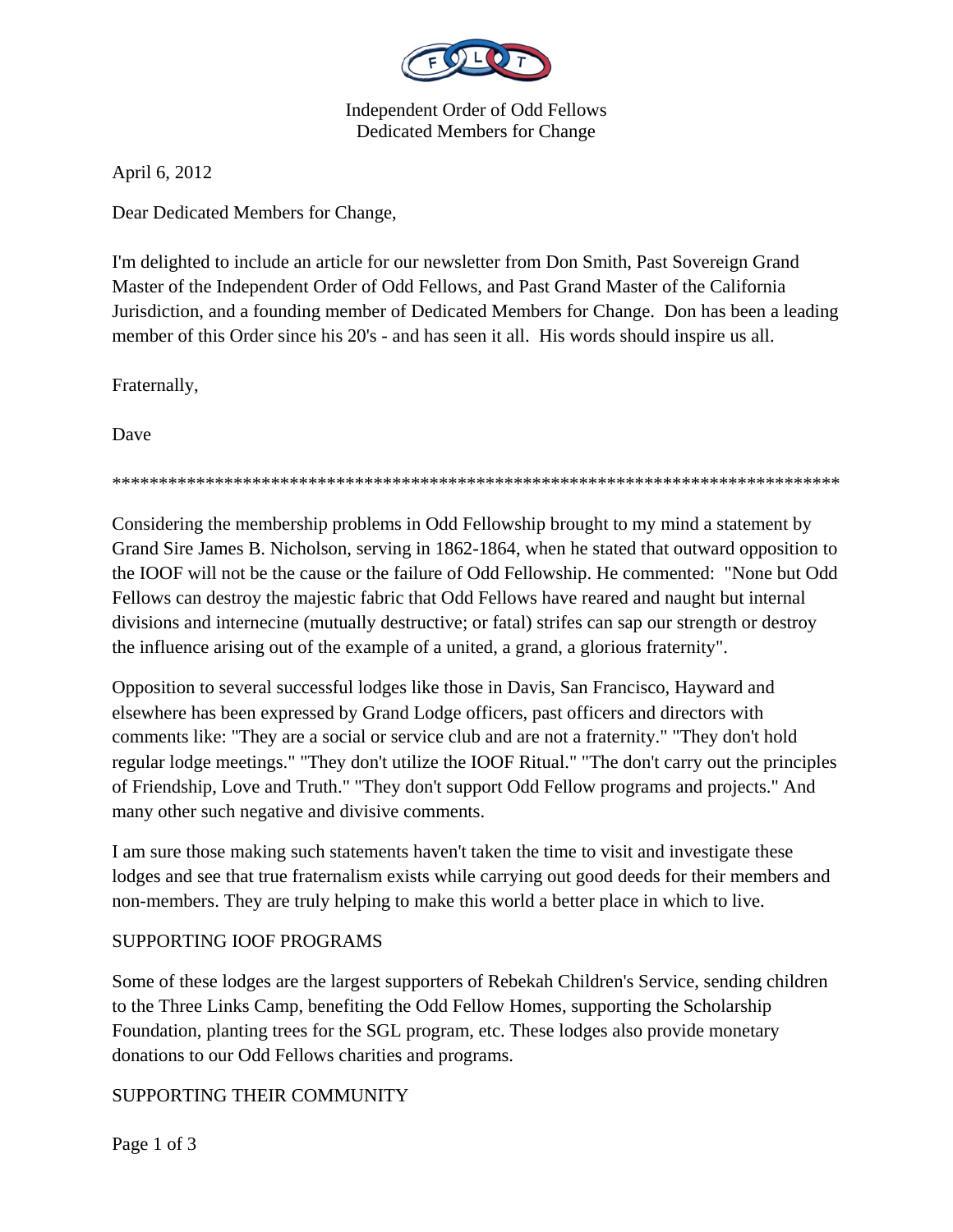

Independent Order of Odd Fellows Dedicated Members for Change

Many of these lodges have also supported their community with worthwhile programs and projects like supporting school and senior citizen centers, awarding scholarships, concerts, hosting dinners and breakfasts, allowing use of the lodge halls for free, etc. These activities have been responsible for many applications for membership.

## LIVELY SOCIAL ACTIVITIES

Individuals don't want to belong to an organization that holds one or two business meetings each month and does nothing except pay the bills, occasionally play cards or bingo and has a pot luck dinner. Developing a program of social activities will attract new and younger members. Get some ideas from those lodges that are successful and enlist ideas from your new members.

### ATTRACTIVE IOOF HALL

A clean and attractive IOOF Hall is a reflection on Odd Fellowship, so make sure your lodge hall leaves a good impression on the general public so your members will be proud to claim affiliation with the Order. The successful lodges have clean and attractive halls.

### UTILIZE THE IOOF RITUAL

The principals of Odd Fellowship are clearly pointed out in the IOOF Rituals and becoming familiar with the rituals can provide a great lesson about our fraternity. But even SGL understands that not every meeting of the lodge has to be a formal, ritual meeting. Social meetings are not only permitted, but encouraged.

### TRUE FRATERNALISM

Participating in the activities of a lodge enables members to become better acquainted and develop a closeness between Brothers and Sisters. I witnessed a demonstration of true fraternalism when visiting a meeting of Davis Lodge when a young lady expressed her thanks to the members of the lodge for sharing Odd Fellowship with her husband and herself. She had tears in her eyes when saying they were moving from the community due to work opportunities, and will miss Odd Fellowship and the lodge members. I also saw a long-time Rebekah member stand and say how much she appreciated the rejuvenation of the Odd Fellows and Rebekahs in her community - her Rebekah Lodge was dying, and the Odd Fellows re-charged that Lodge when 12 young Odd Fellows became Rebekahs.

### IT'S TIME FOR A CHANGE

Odd Fellowship in California has been going down hill for many years, and we need to take to heart the goals of the "Dedicated Members for Change" group which has a single goal of